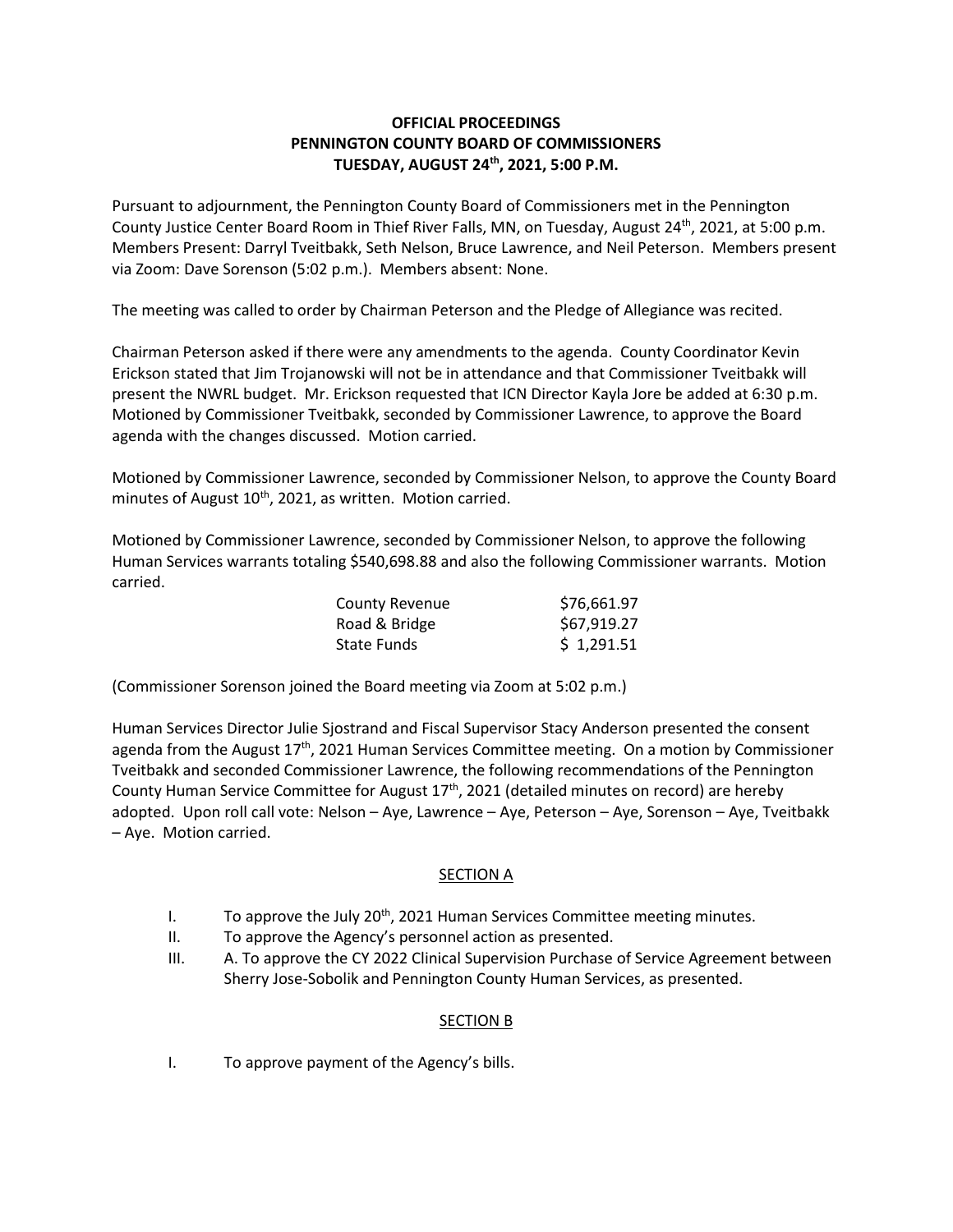Ms. Sjostrand and Ms. Anderson presented the 2022 Human Services budget. They noted that the budget featured a 1% increase for wages and 6% for health insurance. The County Board took the budget proposal under advisement.

Peter Nelson, Barb Molskness, Ricky Peterson, and Greg Hilgeman of the Pennington County SWCD presented their proposed 2022 budget. Mr. Nelson reviewed the expenditures and revenues expected for 2022 and the projects planned for next year. They are asking the county for a 4% increase in their appropriation. The County Board thanked them for the presentation and took their budget request under advisement.

Commissioner Tveitbakk presented the NWRL budget for 2022 on behalf of Jim Trojanowski. They are requesting a 1% increase for year 2022. He reported that the NWRL is open for business again following the pandemic and their counts are higher than pre-pandemic. During the pandemic they did most business curbside, but administration continued as normal. The County Board took the budget request under advisement.

County Engineer Mike Flaagan stated that construction of the engineering building is complete and he is requesting final payment. He noted that total construction cost was \$228,493.00. Motioned by Commissioner Lawrence, seconded by Commissioner Tveitbakk, to approve final payment of the engineering building to Klopp Construction in the amount of \$21,196.22. Discussion was held on the interior of the building with Mr. Flaagan stating that some shelving and miscellaneous work is still needed. He plans to utilize Sentence to Serve for most of the labor. Upon roll call vote: Nelson – Aye, Lawrence – Aye, Peterson – Aye, Sorenson – Aye, Tveitbakk – Aye. Motion carried.

Mr. Flaagan presented a proposed agreement with the law firm Rinke Noonan for legal counsel on ditches and ditch law. He stated that given the number of ditch-related issues we've had recently he feels it would be beneficial to enter into such an agreement, and we've done business with them in the past. Motioned by Commissioner Lawrence, seconded by Commissioner Nelson, to approve entering into an agreement with Rinke Noonan for legal counsel on ditches and ditch law on a retainer basis at a cost of \$200.00/month + hourly services thereafter. Upon roll call vote: Nelson – Aye, Lawrence – Aye, Peterson – Aye, Sorenson – Aye, Tveitbakk – Aye. Motion carried.

Mr. Flaagan updated the Board on the box culvert project taking place south of the TRF Regional Airport. Taggart Construction is expected to begin the project this week.

Chairman Peterson noted that some county residents have expressed their appreciation for the ditch mowing that has been completed recently. Mr. Flaagan noted that the recent rains have made road grading more effective and most of roads are in good shape now.

County Sheriff Ray Kuznia presented an agreement with the U.S. Marshals Service - Prisoner Operations Division to house federal detainees in the Pennington County Justice Center at a per diem rate of \$66.00. Mr. Kuznia has signed the agreement and no action is needed by the County Board.

Mr. Kuznia noted that the 2022 LEC budget is almost ready for presentation now that health insurance premiums for next year are known. An LEC Committee meeting was set for September 7th, 2021 at 1:00 p.m. in Meeting Room A of the Government Center.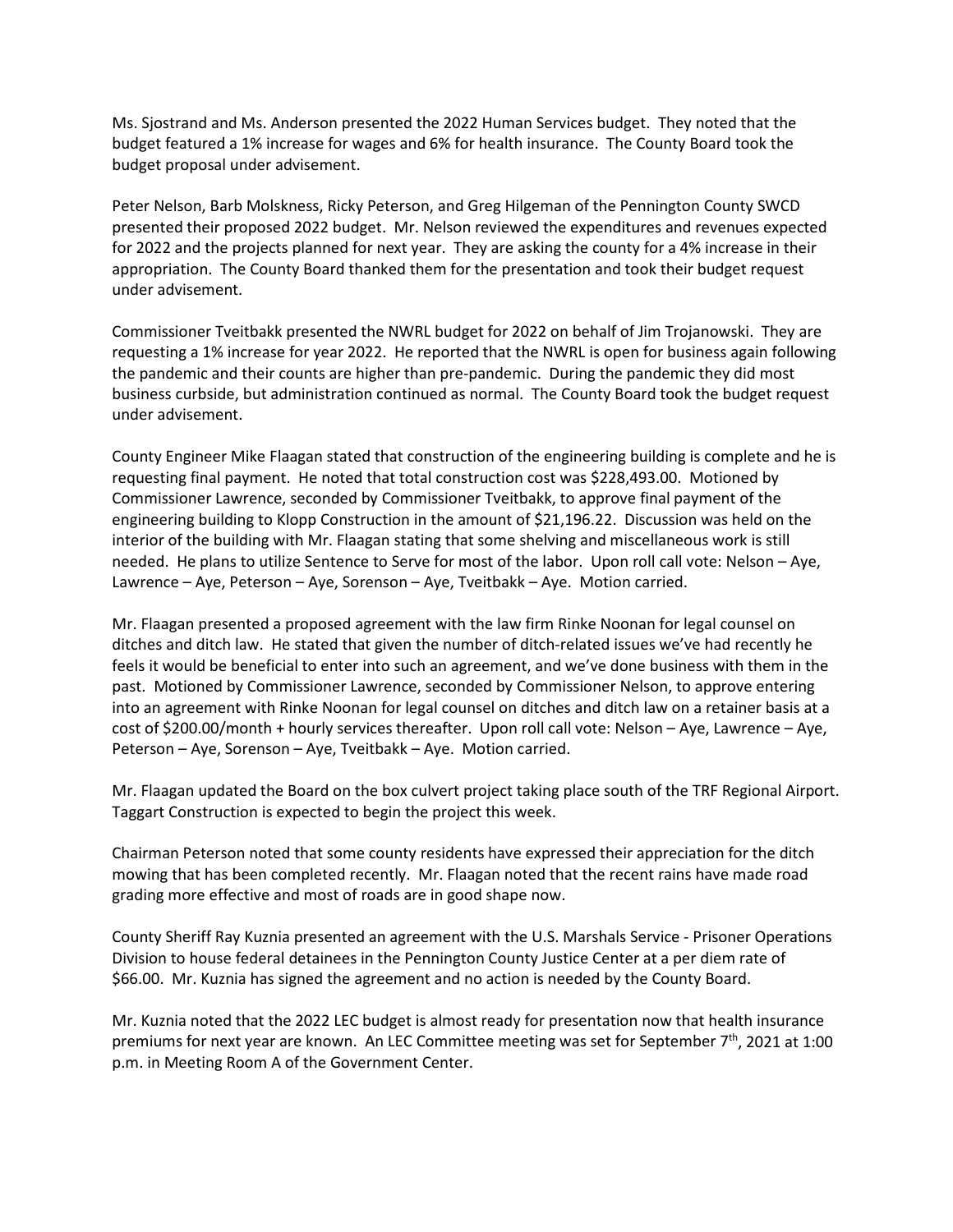Sheriff Kuznia informed the Board that the Enbridge Line 3 project is near completion in our area, the pipe has been covered now and the Red Lake Treaty camp has cleared out for the most part.

Michelle Landsverk and Mike Barry of Advance TRF met with the Board to discuss their 2022 budget and provide an activity report. They are requesting an appropriation of \$25,000 from the county, the same requested and received in 2021. They thanked the board for their past and continued support. Ms. Landsverk announced a 'Come Home' campaign that is in the works, which will utilize the stories of people that left the county and later returned to live here again. She noted that 10,000 mailers will be printed and sent to alumni of the area, and e-versions will be pushed out as well. They are working to increase for the workforce pool by 1) holding a career fair on September 23 $^{\text{rd}}$ , 2021; 2) offering a youth skills training program that grant money is available for, which could roll out fall of 2022; 3) grants - they are watching 4 grants closely at this time, one being a possible \$400k for main street revitalization, and another for entrepreneurs that could provide financial and legal training. She is expecting more funds for businesses to come this fall, these funds would come directly and would not funnel through the county. A childcare state grant is also coming this fall with approximately \$5 million available statewide. Commissioner Nelson questioned Advance TRF's involvement in local housing, to which Ms. Landsverk replied they support and encourage housing development but haven't been involved beyond that. Commissioner Tveitbakk questioned the latest census results for the county, which showed only a small increase in population, and he noted that employers are struggling to find workers, the county included. Ms. Landsverk then requested a letter of support from the Board to D.E.E.D. for a downtown TRF project yet to be disclosed. She stated it would be a large project and there would be no financial obligation to the county. Motioned by Commissioner Tveitbakk, seconded by Commissioner Lawrence, to send a letter of support to D.E.E.D. for a proposed project in the City of Thief River Falls. Upon roll call vote: Nelson – Aye, Lawrence – Aye, Peterson – Aye, Sorenson – Aye, Tveitbakk – Aye. Motion carried.

ICNS Director Kayla Jore presented a COVID-19 update to the Board, noting that there were 32 new cases from August 20-24, 2021. More cases are being seen with children and also some breakthrough cases in fully vaccinated people. The county vaccine rate is currently at 53% or 6412 residents. She stated the Delta variant going around is twice as contagious and it's likely that vaccinated people can spread the virus. ICNS is highly encouraging vaccinations as the likeliness of severe illness, hospitalization, and death are extremely low if fully vaccinated, and also helps protect those that can't be vaccinated yet, such as young children. Commissioner Tveitbakk questioned the booster shots and if they are recommended for someone like him who is vaccinated but has also had COVID-19. She noted that booster shots and third doses are different, and neither are approved at this time. She said that inperson meetings are becoming normal again and thus everyone should be mindful of distancing, good hygiene, and masking when necessary. The Board thanked Ms. Jore for her report and asked that she continue to provide updates to them as the situation warrants.

### Committee Reports / Commissioner Updates:

It was noted that the AMC Fall Policy Conference will be held on September 16-17, 2021 in Alexandria, MN.

Commissioner Tveitbakk noted that Arctic Cat presented a UTV to the TRF Regional Airport for perimeter patrol at the site. The TRF Airport Authority will be sending a letter of thanks to Arctic Cat for the donation.

County Auditor-Treasurer Items: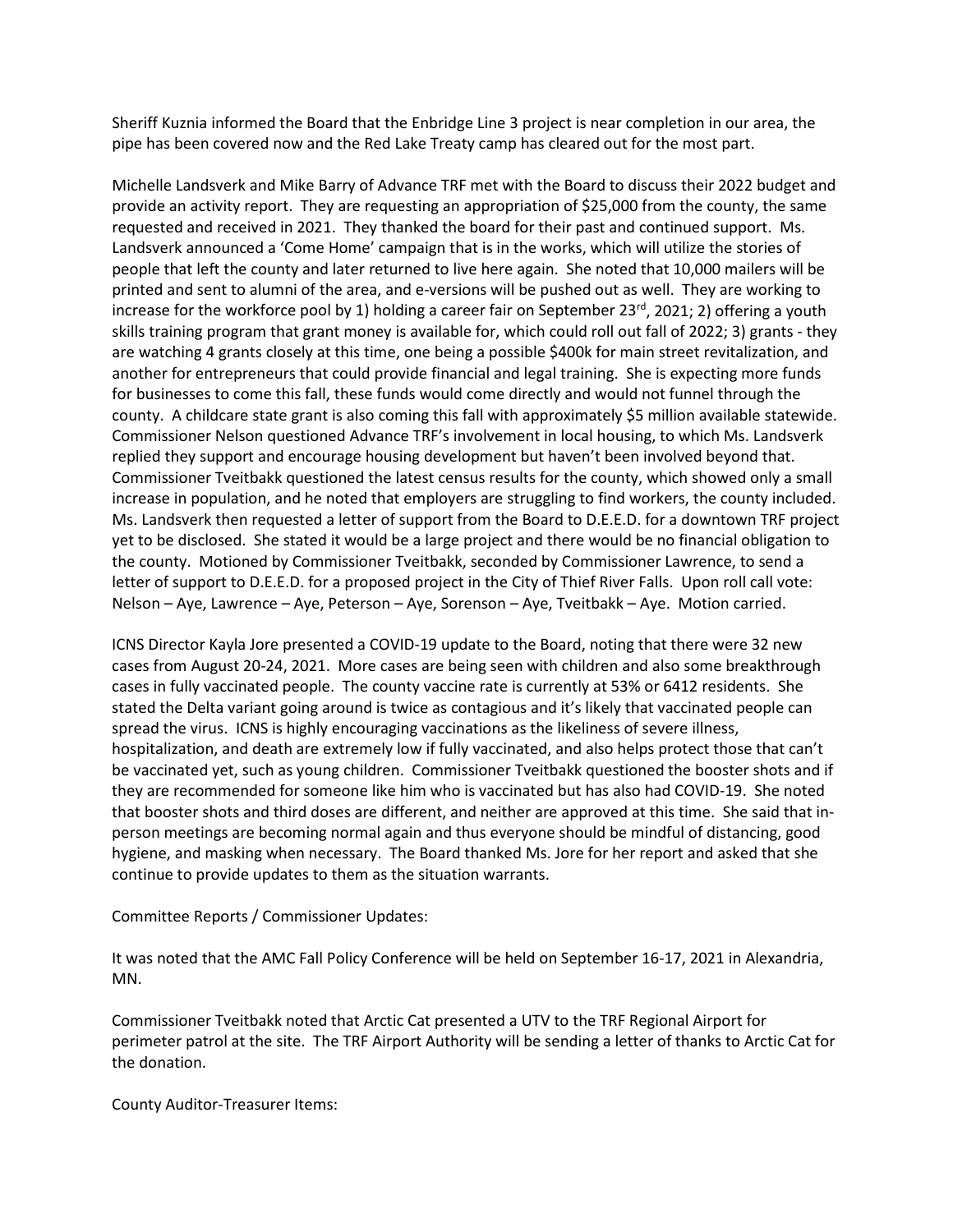Auditor-Treasurer Jennifer Herzberg informed the Board that the Auditor's office would be administering the absentee balloting for the ISD #561 and ISD #564 elections to be held on November  $2<sup>nd</sup>$ , 2021 and requested a resolution to establish the absentee and UOCAVA Ballot Boards for the election.

The following resolution was introduced by Commissioner Lawrence, seconded by Commissioner Sorenson, and upon roll call vote: Nelson – Aye, Lawrence – Aye, Peterson – Aye, Sorenson – Aye, Tveitbakk – Aye, was unanimously carried.

**BE IT RESOLVED**, that the Pennington County Board of Commissioners hereby appoint the following staff of the County Auditor-Treasurer's office as the Absentee Ballot Board:

> Jennifer Herzberg Kevin Erickson Julie Stennes Linda Brown Ann Ulrich

**BE IT FURTHER RESOLVED**, that the foregoing Auditor-Treasurer staff also serve as the UOCAVA Absentee Ballot Board.

Motioned by Commissioner Lawrence, seconded by Commissioner Nelson, to approve renewing an agreement with DS Solutions Inc. for online election judge training for a period of three years effective September 1<sup>st</sup>, 2021 at a cost of \$500.00 per year. Upon roll call vote: Nelson – Aye, Lawrence – Aye, Peterson – Aye, Sorenson – Aye, Tveitbakk – Aye. Motion carried.

Ms. Herzberg noted that the Enbridge tax refund for years 2012-2018 is ready for payment and totals \$2,569,022.92. She stated that interest stopped accruing on June 30<sup>th</sup>, 2021 but there is still a shortfall of \$17,797.92 following the state's refund estimate. She would like to pay the county's portion of the refund this week and the state's balance when tax settlements are in. Motioned by Commissioner Lawrence, seconded by Commissioner Tveitbakk, to approve payment of the county's share of the Enbridge tax refund totaling \$2,569,022.92 and also to pay the entire shortage of \$17,797.92. Upon roll call vote: Nelson – Aye, Lawrence – Aye, Peterson – Aye, Sorenson – Aye, Tveitbakk – Aye. Motion carried.

County Coordinator Items:

Motioned by Commissioner Nelson, seconded by Commissioner Tveitbakk, to approve the retirement of DMV Deputy Registrar Carol Horien effective 10/22/21. Upon roll call vote: Nelson – Aye, Lawrence – Aye, Peterson – Aye, Sorenson – Aye, Tveitbakk – Aye. Motion carried. The County Board wished to thank Ms. Horien for her service to the county and wished her well in retirement.

Motioned by Commissioner Tveitbakk, seconded by Commissioner Lawrence, to approve advertising for one Full-Time Motor Vehicle Deputy Registrar. Upon roll call vote: Nelson – Aye, Lawrence – Aye, Peterson – Aye, Sorenson – Aye, Tveitbakk – Aye. Motion carried.

Motioned by Commissioner Tveitbakk, seconded by Commissioner Lawrence, to approve the hire of Tony Marsh as Custodian II effective August 23rd, 2021. Mr. Marsh will be compensated at the Custodian I level until a Special Boiler license is obtained (required within one year of employment).